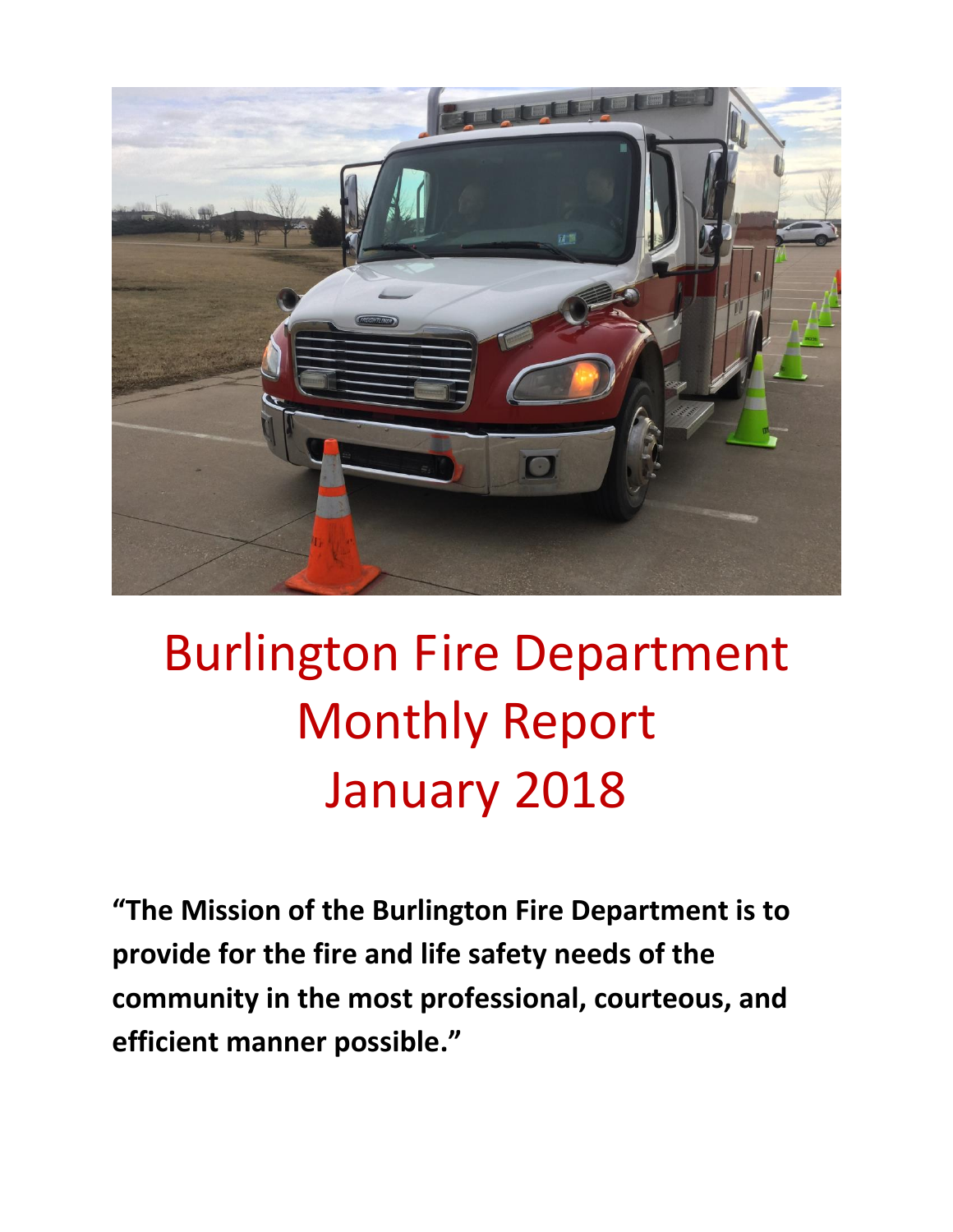#### **Operations**

We had 477 calls for service in January, including 344 calls in the City of Burlington. The average response time for all calls in Burlington was 6 minutes and 6 seconds. 189 calls were overlapping. We had 10 structure fires with damage estimated at \$40,200 (pre-incident property value of \$2,951,200). 78% of the building fires were contained to the object or room of origin (see attachment).





The gym at Central Station was "remodeled" with the help of our AFG grant and the hard work of several firefighters. New rubber flooring was installed, new storage racks added, and the cardio equipment was moved to a separate room. The fitness trainers from GRMC continue to provide us with "tactical fitness" workouts on Mondays, Wednesdays, and Fridays.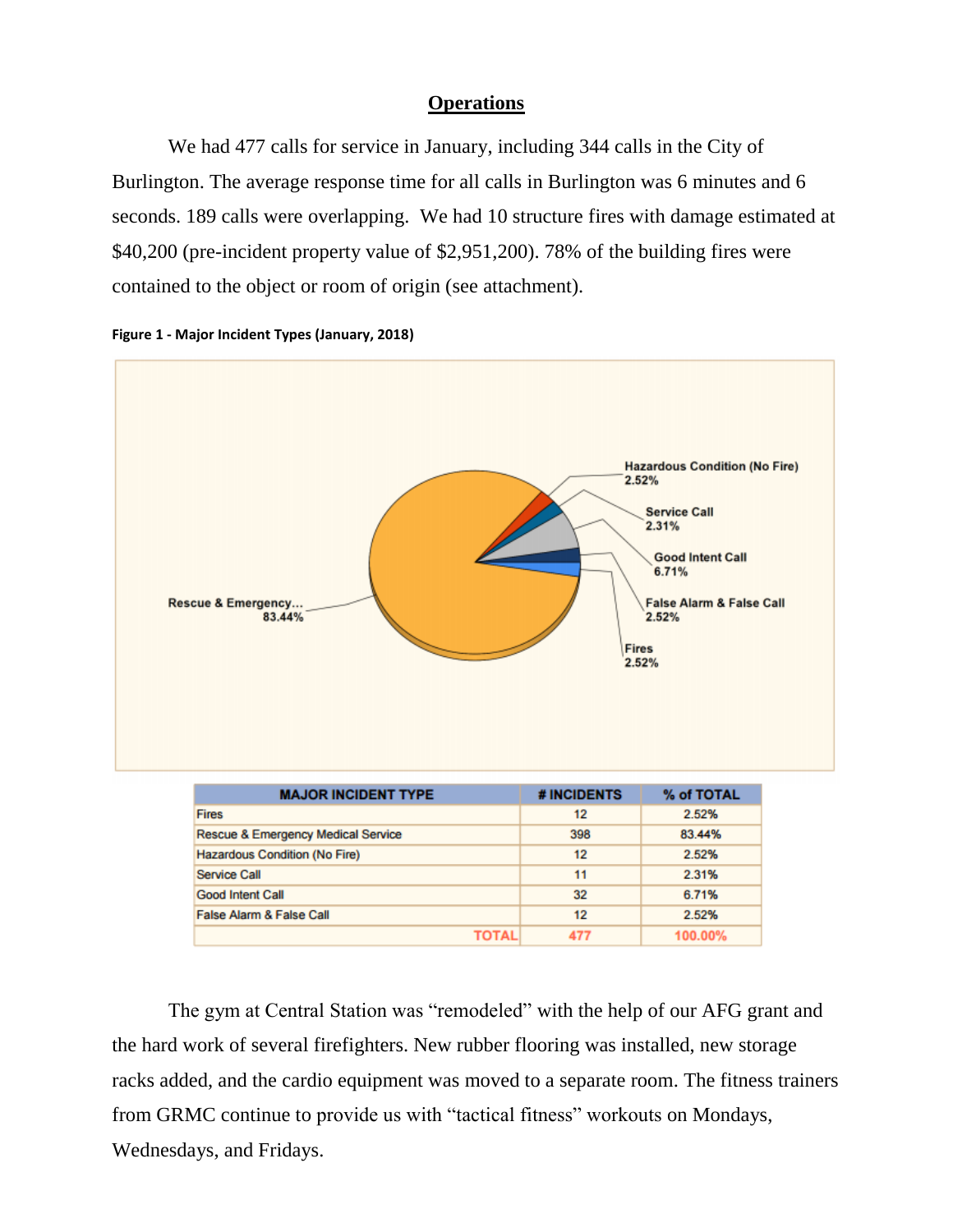

### **Training**

There were 433 hours of training recorded in January. We hosted a 3-hour EMS class open to area responders that focused on airway and breathing. The instructors included Dr. Gao and Jim Steffen. Our regularly scheduled EMS classes included trauma patient assessment and the ABCs (airway, breathing, and circulation). Fire training at the shift level continues to focus on recruit training including driving skills.



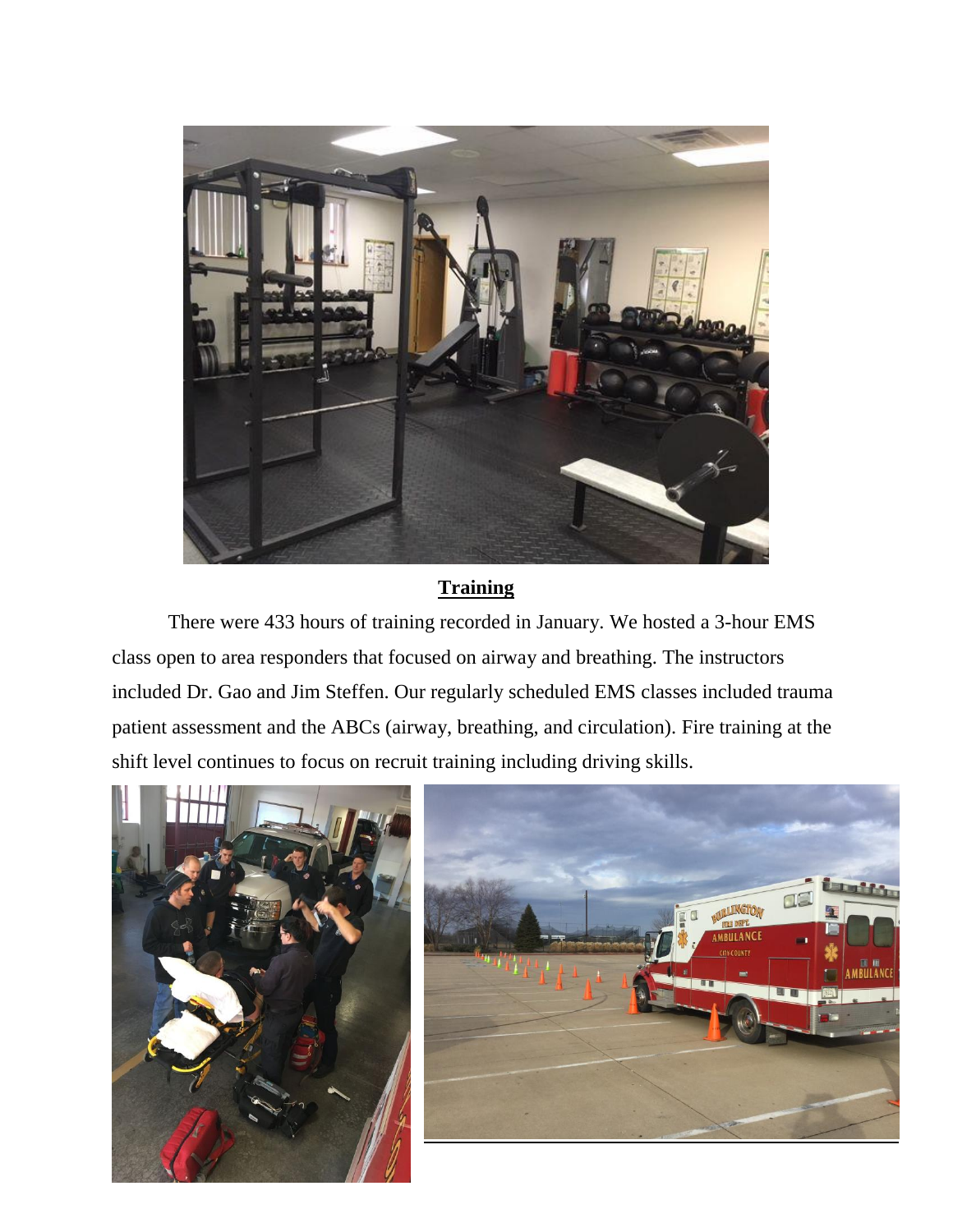### **Fire Prevention**

Fire Marshal Crooks completed 8 permit required inspections in January. He also conducted and witnessed various sprinkler and fire alarm tests including at the new police station and the new Hampton Inn. He led shift tours for fire pre-planning purposes at the new Hampton Inn. Each floor of the 5 story hotel was in a different stage of construction allowing the crews to see several important features without touring multiple times.

### **Other Activities**

- Deputy Chief Ryan completed two AFG grant applications.
- Fire Marshal Crooks participated in a dissertation study on the value of community colleges.
- Crews provided CPR training for the employees of ADM.
- Promotional testing for Battalion Chief and Captain held at Central Fire Station.
- Firefighter Steve Hemmie completed our annual fit-testing of SCBA masks on all three shifts.
- Deputy Chief Ryan and Chief Trexel attended the Henderson County Supervisors meeting.
- Chief Trexel attended the Stroke Task Force meeting at GRMC.
- Battalion Chief Workman, Deputy Chief Ryan, and Chief Trexel attended the Des Moines County Firefighter's Association meeting.
- Chief Trexel attended the Joint Safety Committee meeting.

US fire statistics for January 2018

- 499 civilians killed in residential structure fires including 2 in Iowa (through Feb. 13, 2018)
- 5 firefighters died in the line of duty

Respectfully Submitted,

Matt Trexel

Fire Chief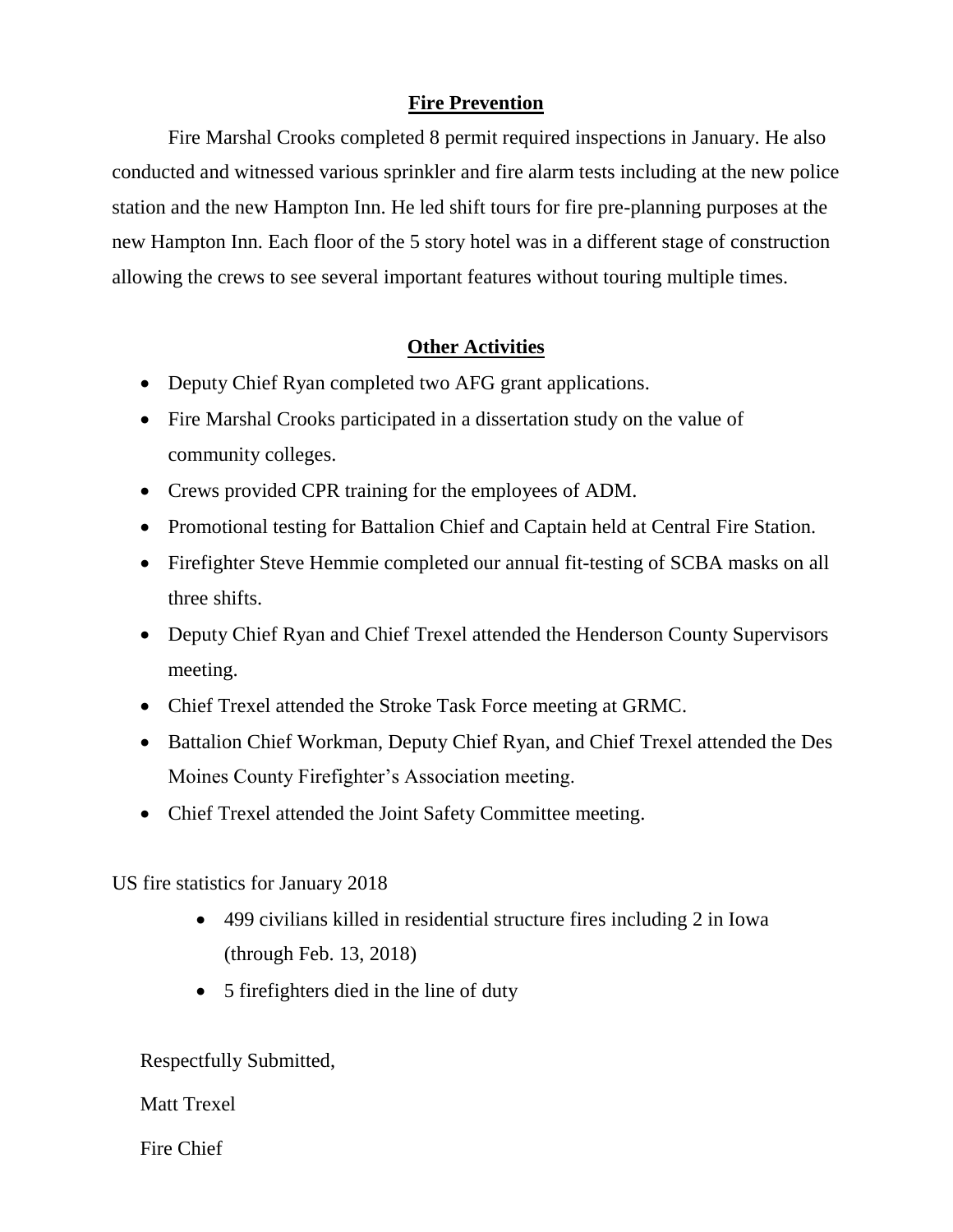Burlington, IA

This report was generated on 2/7/2018 9:20:39 AM

#### **Incident Statistics**

Start Date: 01/01/2018 | End Date: 01/31/2018

| <b>INCIDENT COUNT</b>                                          |                                     |                                     |                                              |  |
|----------------------------------------------------------------|-------------------------------------|-------------------------------------|----------------------------------------------|--|
| <b>INCIDENT TYPE</b>                                           |                                     | # INCIDENTS                         |                                              |  |
| <b>EMS</b>                                                     |                                     | 398                                 |                                              |  |
| <b>FIRE</b>                                                    |                                     |                                     | 79                                           |  |
|                                                                | <b>TOTAL</b>                        |                                     | 477                                          |  |
|                                                                |                                     | <b>TOTAL TRANSPORTS (N2 and N3)</b> |                                              |  |
| <b>APPARATUS</b>                                               | # of APPARATUS<br><b>TRANSPORTS</b> | # of PATIENT TRANSPORTS             | <b>TOTAL # of PATIENT</b><br><b>CONTACTS</b> |  |
| $\mathbf 0$                                                    | $\pmb{0}$                           | $\mathbf 0$                         | $\mathbf{0}$                                 |  |
| 751                                                            | 106                                 | 151                                 | 151                                          |  |
| 752                                                            | 19                                  | 25                                  | 25                                           |  |
| 753                                                            | 61                                  | 77                                  | 78                                           |  |
| 754                                                            | 14                                  | 17                                  | 17                                           |  |
| 755                                                            | 91                                  | 126                                 | 126                                          |  |
| <b>TOTAL</b>                                                   | 291                                 | 396                                 | 397                                          |  |
|                                                                | <b>PRE-INCIDENT VALUE</b>           |                                     | <b>LOSSES</b>                                |  |
| \$2,951,200.00                                                 |                                     |                                     | \$40,200.00                                  |  |
| <b>CO CHECKS</b>                                               |                                     |                                     |                                              |  |
| 424 - Carbon monoxide incident<br>$\mathbf{1}$                 |                                     |                                     |                                              |  |
| 736 - CO detector activation due to malfunction                |                                     |                                     | $\mathbf{1}$                                 |  |
| $\overline{\mathbf{2}}$<br><b>TOTAL</b><br><b>MUTUAL AID</b>   |                                     |                                     |                                              |  |
| <b>Aid Type</b><br><b>Total</b>                                |                                     |                                     |                                              |  |
| Aid Given                                                      |                                     | 4                                   |                                              |  |
| <b>Aid Received</b>                                            |                                     |                                     | $\mathbf{3}$                                 |  |
| <b>OVERLAPPING CALLS</b>                                       |                                     |                                     |                                              |  |
| # OVERLAPPING                                                  |                                     | % OVERLAPPING                       |                                              |  |
| 189                                                            |                                     |                                     | 39.62                                        |  |
| LIGHTS AND SIREN - AVERAGE RESPONSE TIME (Dispatch to Arrival) |                                     |                                     |                                              |  |
| <b>Station</b>                                                 |                                     | <b>EMS</b>                          | <b>FIRE</b>                                  |  |
| Station 1                                                      |                                     | 0:06:59                             | 0:06:06                                      |  |
| <b>Station 2</b>                                               |                                     | 0:05:49                             | 0:07:03                                      |  |
| Station 3 (Public Works)                                       |                                     | 0:10:04                             |                                              |  |
| Station 3 (WBFD)<br>0:06:42                                    |                                     |                                     |                                              |  |
| <b>AVERAGE FOR ALL CALLS</b><br>0:06:39                        |                                     |                                     |                                              |  |

Only Reviewed Incidents included. CO Checks only includes Incident Types: 424, 736 and 734. # Apparatus Transports = # of incidents where apparatus transported. # Patient Transports = # of PCR with disposition "Treated, Transported by EMS". # Patient Contacts = # of PCR contacted by apparatus. This report now returns both NEMSIS 2 & 3 data as appropriate. The set of 2 set of 2 set of 2 set of 2 set of 2 set of 2 set of 2 set of 2 set of 2



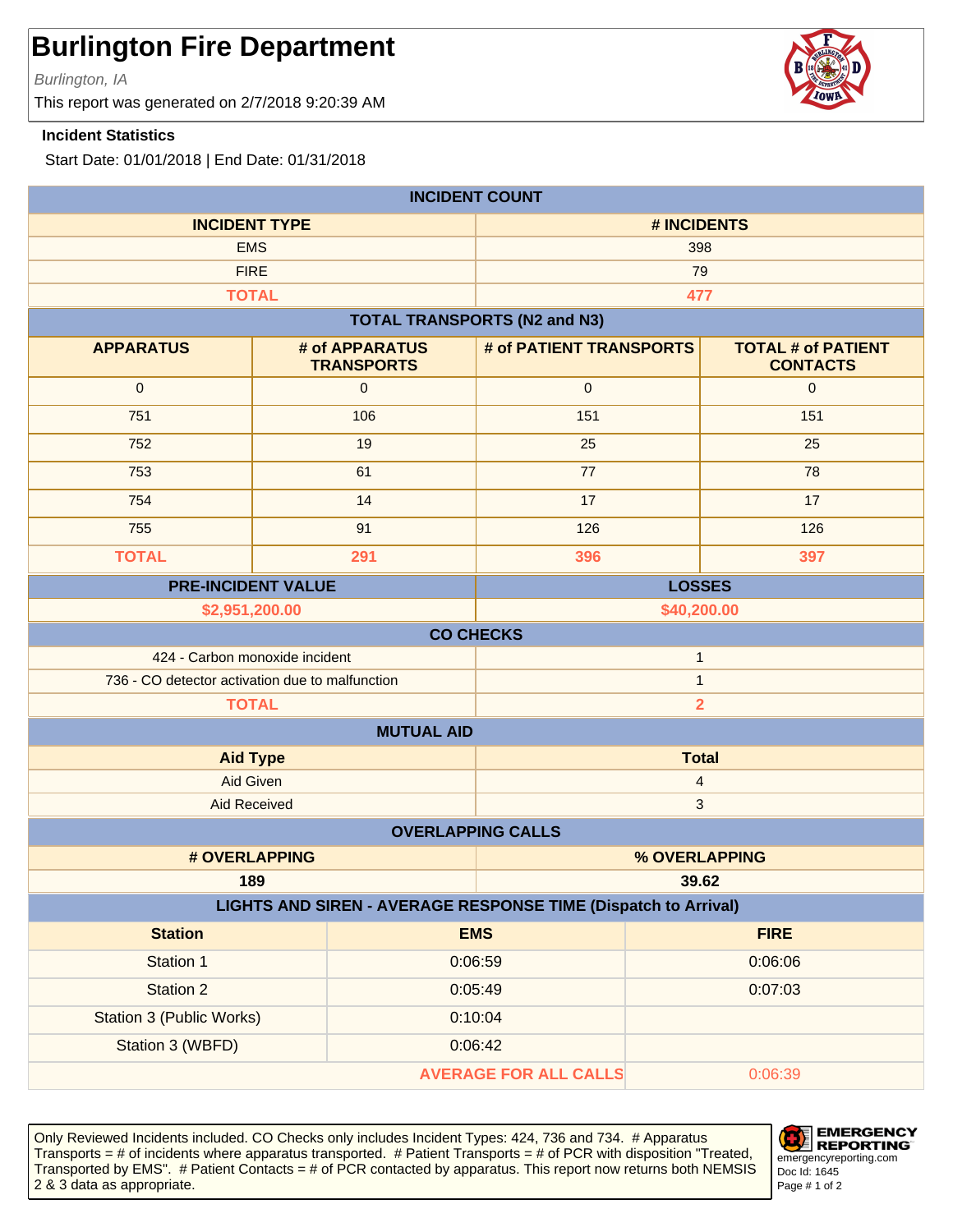| <b>LIGHTS AND SIREN - AVERAGE TURNOUT TIME (Dispatch to Enroute)</b> |         |            |                                      |
|----------------------------------------------------------------------|---------|------------|--------------------------------------|
| <b>Station</b>                                                       |         | <b>EMS</b> | <b>FIRE</b>                          |
| Station 1                                                            |         | 0:01:34    | 0:02:38                              |
| Station 2                                                            |         | 0:01:36    | 0:02:26                              |
| Station 3 (Public Works)                                             | 0:02:24 |            |                                      |
| Station 3 (WBFD)                                                     | 0:01:21 |            |                                      |
| <b>AVERAGE FOR ALL CALLS</b><br>0:01:52                              |         |            |                                      |
| <b>AGENCY</b>                                                        |         |            | <b>AVERAGE TIME ON SCENE (MM:SS)</b> |
| <b>Burlington Fire Department</b>                                    |         | 19:36      |                                      |

Only Reviewed Incidents included. CO Checks only includes Incident Types: 424, 736 and 734. # Apparatus Transports = # of incidents where apparatus transported. # Patient Transports = # of PCR with disposition "Treated, Transported by EMS". # Patient Contacts = # of PCR contacted by apparatus. This report now returns both NEMSIS 2 & 3 data as appropriate.

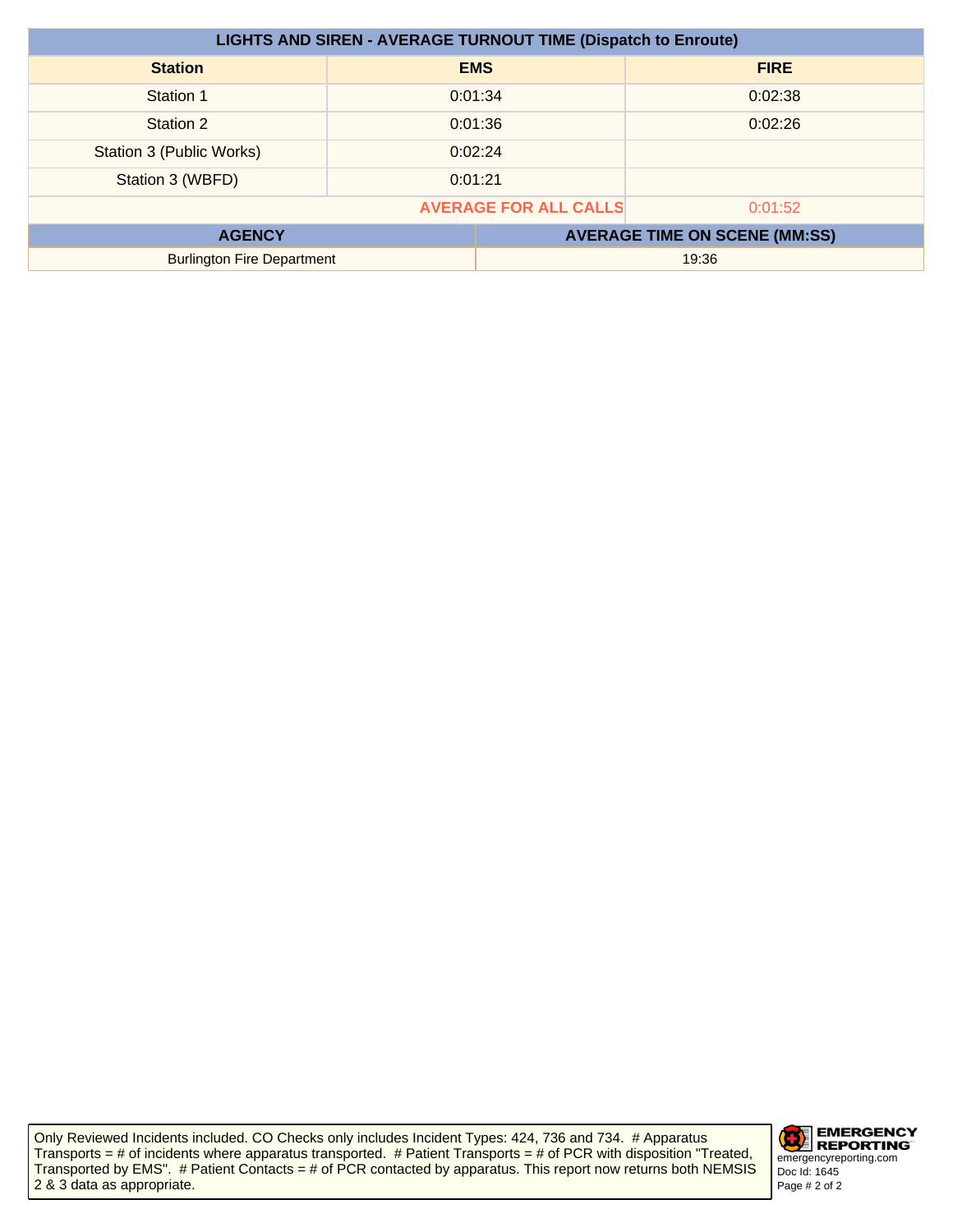Burlington, IA

This report was generated on 2/7/2018 9:26:17 AM



#### **Breakdown by Major Incident Types for Date Range**

Zone(s): All Zones | Start Date: 01/01/2018 | End Date: 01/31/2018



| <b>MAJOR INCIDENT TYPE</b>                    | # INCIDENTS | % of TOTAL     |
|-----------------------------------------------|-------------|----------------|
| <b>Fires</b>                                  | 12          | 2.52%          |
| <b>Rescue &amp; Emergency Medical Service</b> | 398         | 83.44%         |
| Hazardous Condition (No Fire)                 | 12          | 2.52%          |
| Service Call                                  | 11          | 2.31%          |
| Good Intent Call                              | 32          | 6.71%          |
| False Alarm & False Call                      | 12          | 2.52%          |
| TOTAL                                         | 477         | <b>100.00%</b> |

Only REVIEWED incidents included. Summary results for a major incident type are not displayed if the count is zero.

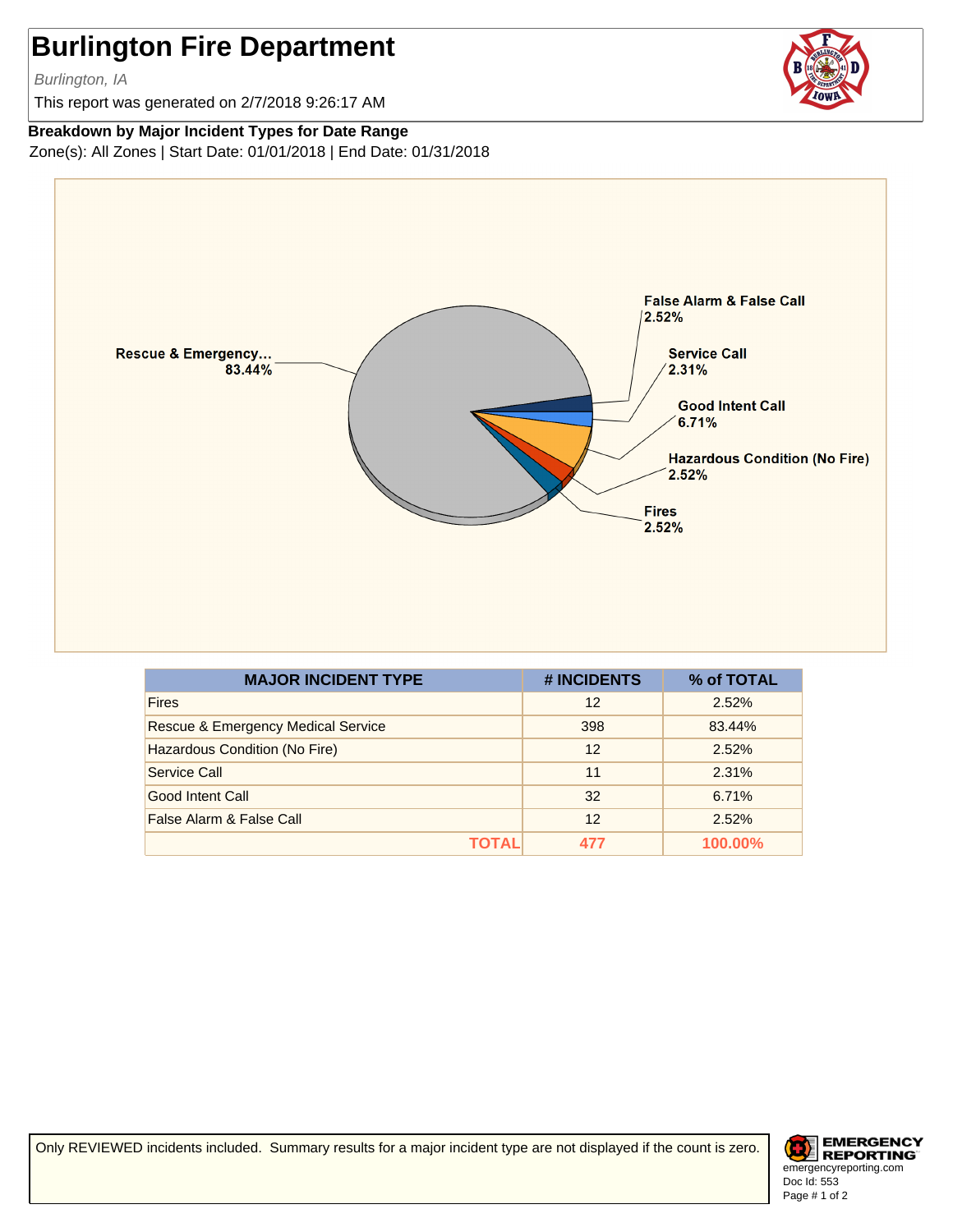| <b>Detailed Breakdown by Incident Type</b>               |                |            |
|----------------------------------------------------------|----------------|------------|
| <b>INCIDENT TYPE</b>                                     | # INCIDENTS    | % of TOTAL |
| 111 - Building fire                                      | 9              | 1.89%      |
| 121 - Fire in mobile home used as fixed residence        | 1              | 0.21%      |
| 131 - Passenger vehicle fire                             | $\overline{2}$ | 0.42%      |
| 311 - Medical assist, assist EMS crew                    | $\overline{2}$ | 0.42%      |
| 321 - EMS call, excluding vehicle accident with injury   | 382            | 80.08%     |
| 322 - Motor vehicle accident with injuries               | 8              | 1.68%      |
| 323 - Motor vehicle/pedestrian accident (MV Ped)         | 1              | 0.21%      |
| 324 - Motor vehicle accident with no injuries.           | 5              | 1.05%      |
| 410 - Combustible/flammable gas/liquid condition, other  | 1              | 0.21%      |
| 412 - Gas leak (natural gas or LPG)                      | 1              | 0.21%      |
| 424 - Carbon monoxide incident                           | 1              | 0.21%      |
| 440 - Electrical wiring/equipment problem, other         | 3              | 0.63%      |
| 442 - Overheated motor                                   | 1              | 0.21%      |
| 443 - Breakdown of light ballast                         | 1              | 0.21%      |
| 444 - Power line down                                    | $\overline{2}$ | 0.42%      |
| 445 - Arcing, shorted electrical equipment               | $\overline{c}$ | 0.42%      |
| 551 - Assist police or other governmental agency         | 1              | 0.21%      |
| 553 - Public service                                     | 3              | 0.63%      |
| 554 - Assist invalid                                     | 1              | 0.21%      |
| 561 - Unauthorized burning                               | 6              | 1.26%      |
| 611 - Dispatched & cancelled en route                    | 16             | 3.35%      |
| 622 - No incident found on arrival at dispatch address   | 11             | 2.31%      |
| 651 - Smoke scare, odor of smoke                         | 2              | 0.42%      |
| 652 - Steam, vapor, fog or dust thought to be smoke      | 3              | 0.63%      |
| 731 - Sprinkler activation due to malfunction            | 1              | 0.21%      |
| 733 - Smoke detector activation due to malfunction       | $\overline{c}$ | 0.42%      |
| 735 - Alarm system sounded due to malfunction            | 3              | 0.63%      |
| 736 - CO detector activation due to malfunction          | 1              | 0.21%      |
| 743 - Smoke detector activation, no fire - unintentional | 1              | 0.21%      |
| 745 - Alarm system activation, no fire - unintentional   | 4              | 0.84%      |
| <b>TOTAL INCIDENTS:</b>                                  | 477            | 100.00%    |

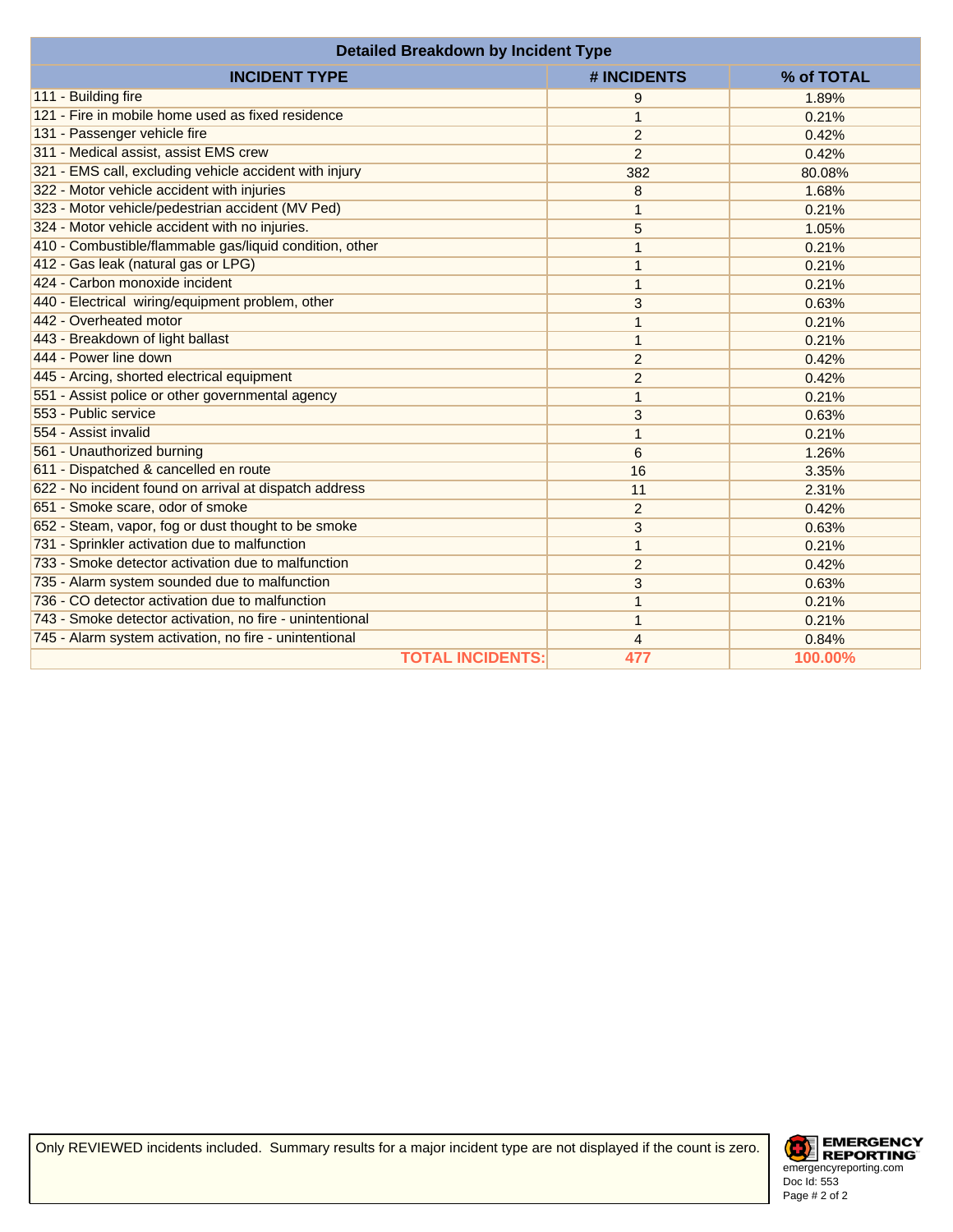Burlington, IA

This report was generated on 2/13/2018 8:34:43 AM



#### **Incident Type per Zone for Incident Status for Date Range**

Incident Status(s): All Incident Statuses | Start Date: 01/01/2018 | End Date: 01/31/2018

| <b>INCIDENT TYPE</b>                                     | <b>Incident</b><br><b>Status</b> | # INCIDENTS     |
|----------------------------------------------------------|----------------------------------|-----------------|
| Zone: C-Burlington - City of Burlington                  |                                  |                 |
| 111 - Building fire                                      | Reviewed                         | 8               |
| 131 - Passenger vehicle fire                             | Reviewed                         | $\overline{2}$  |
| 321 - EMS call, excluding vehicle accident with injury   | <b>Reviewed</b>                  | 271             |
| 322 - Motor vehicle accident with injuries               | Reviewed                         | 6               |
| 323 - Motor vehicle/pedestrian accident (MV Ped)         | Reviewed                         | 1               |
| 324 - Motor vehicle accident with no injuries.           | Reviewed                         | 1               |
| 410 - Combustible/flammable gas/liquid condition, other  | Reviewed                         | 1               |
| 412 - Gas leak (natural gas or LPG)                      | Reviewed                         | 1               |
| 440 - Electrical wiring/equipment problem, other         | Reviewed                         | 3               |
| 443 - Breakdown of light ballast                         | <b>Reviewed</b>                  | $\mathbf{1}$    |
| 444 - Power line down                                    | <b>Reviewed</b>                  | $\overline{c}$  |
| 445 - Arcing, shorted electrical equipment               | Reviewed                         | $\overline{c}$  |
| 551 - Assist police or other governmental agency         | Reviewed                         | $\mathbf{1}$    |
| 553 - Public service                                     | Reviewed                         | $\overline{c}$  |
| 554 - Assist invalid                                     | Reviewed                         | $\mathbf{1}$    |
| 561 - Unauthorized burning                               | <b>Reviewed</b>                  | $6\phantom{1}6$ |
| 611 - Dispatched & cancelled en route                    | Reviewed                         | 9               |
| 622 - No incident found on arrival at dispatch address   | Reviewed                         | 10              |
| 651 - Smoke scare, odor of smoke                         | Reviewed                         | $\overline{c}$  |
| 652 - Steam, vapor, fog or dust thought to be smoke      | <b>Reviewed</b>                  | 3               |
| 731 - Sprinkler activation due to malfunction            | <b>Reviewed</b>                  | $\mathbf{1}$    |
| 733 - Smoke detector activation due to malfunction       | Reviewed                         | $\mathbf{1}$    |
| 735 - Alarm system sounded due to malfunction            | <b>Reviewed</b>                  | 3               |
| 736 - CO detector activation due to malfunction          | Reviewed                         | $\mathbf{1}$    |
| 743 - Smoke detector activation, no fire - unintentional | Reviewed                         | 1               |
| 745 - Alarm system activation, no fire - unintentional   | <b>Reviewed</b>                  | 4               |
| Zone: C-Danville - City of Danville                      |                                  |                 |
| 321 - EMS call, excluding vehicle accident with injury   | Reviewed                         | 4               |

This report gives a count of each incident type for the Incident Status or Statuses selected.

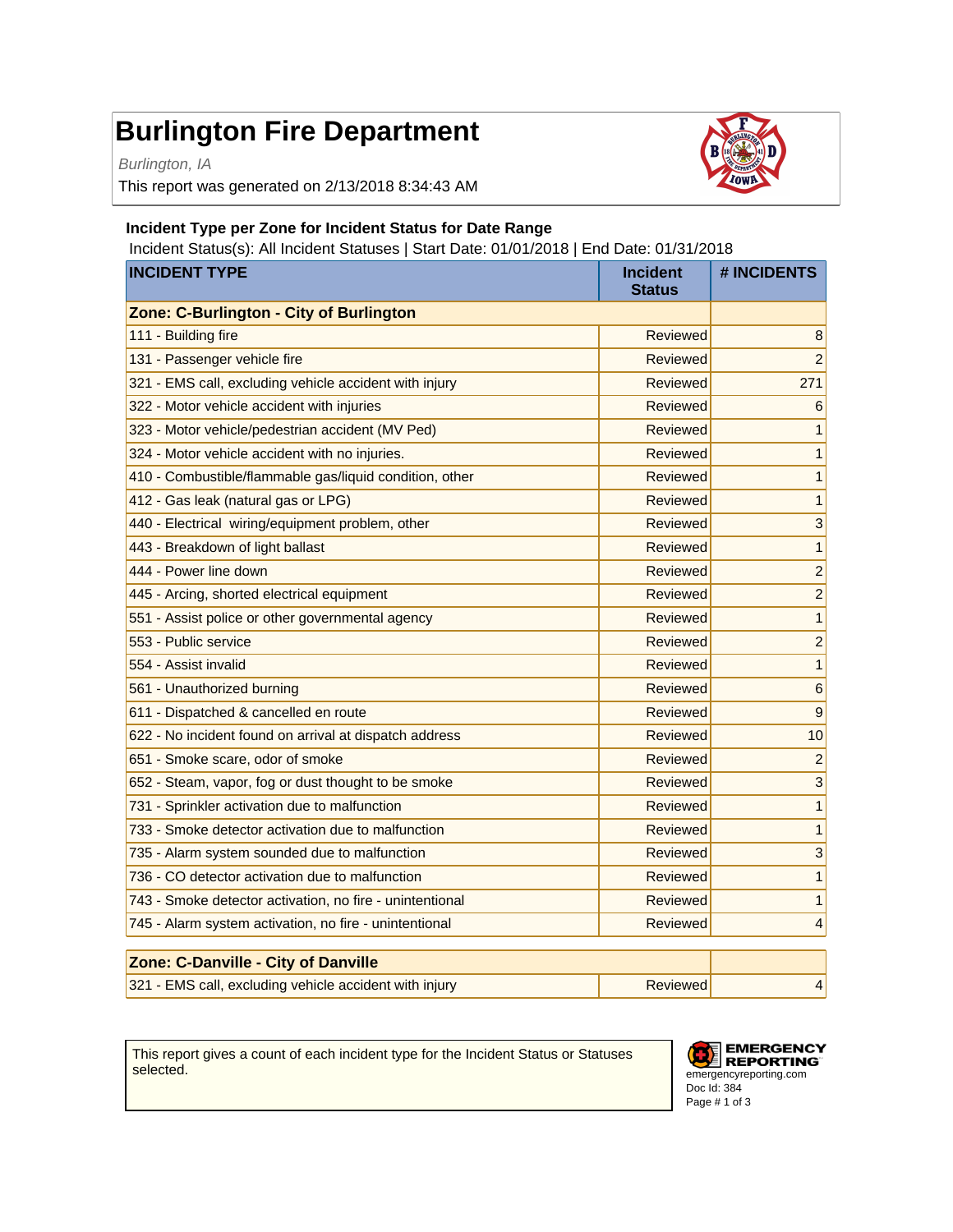| <b>INCIDENT TYPE</b>                                   | <b>Incident</b><br><b>Status</b> | # INCIDENTS    |
|--------------------------------------------------------|----------------------------------|----------------|
| Zone: C-Middletown - City of Middletown                |                                  |                |
| 321 - EMS call, excluding vehicle accident with injury | <b>Reviewed</b>                  | 1              |
| Zone: C-West Burlington - City of West Burlington      |                                  |                |
| 111 - Building fire                                    | Reviewed                         | 1              |
| 311 - Medical assist, assist EMS crew                  | Reviewed                         | $\overline{c}$ |
| 321 - EMS call, excluding vehicle accident with injury | Reviewed                         | 56             |
| 322 - Motor vehicle accident with injuries             | Reviewed                         | $\overline{c}$ |
| 324 - Motor vehicle accident with no injuries.         | Reviewed                         | 1              |
| 442 - Overheated motor                                 | <b>Reviewed</b>                  | 1              |
| <b>Zone: Henderson - Henderson County</b>              |                                  |                |
| 321 - EMS call, excluding vehicle accident with injury | <b>Reviewed</b>                  | 26             |
| 324 - Motor vehicle accident with no injuries.         | <b>Reviewed</b>                  | 1              |
| 611 - Dispatched & cancelled en route                  | Reviewed                         | 4              |
| Zone: Out of County - Out of County                    |                                  |                |
| 611 - Dispatched & cancelled en route                  | <b>Reviewed</b>                  | 1              |
| Zone: T-Ben Township - Benton Township                 |                                  |                |
| 321 - EMS call, excluding vehicle accident with injury | <b>Reviewed</b>                  | 1              |
| Zone: T-Con Township - Concordia Township              |                                  |                |
| 321 - EMS call, excluding vehicle accident with injury | Reviewed                         | 4              |
| 324 - Motor vehicle accident with no injuries.         | Reviewed                         | 1              |
| 424 - Carbon monoxide incident                         | <b>Reviewed</b>                  | 1              |
| Zone: T-Dan Township - Danville Township               |                                  |                |
| 321 - EMS call, excluding vehicle accident with injury | <b>Reviewed</b>                  | $\overline{c}$ |
| Zone: T-Flt Riv Township - Flint River Township        |                                  |                |
| 121 - Fire in mobile home used as fixed residence      | Reviewed                         | 1              |
| 321 - EMS call, excluding vehicle accident with injury | Reviewed                         | 9              |
| 611 - Dispatched & cancelled en route                  | Reviewed                         | 1              |
| Zone: T-Hur Township - Huron Township                  |                                  |                |
| 611 - Dispatched & cancelled en route                  | <b>Reviewed</b>                  | 1              |
| Zone: T-Tama Township - Tama Township                  |                                  |                |
| 321 - EMS call, excluding vehicle accident with injury | Reviewed                         | $\mathbf{3}$   |

This report gives a count of each incident type for the Incident Status or Statuses selected.

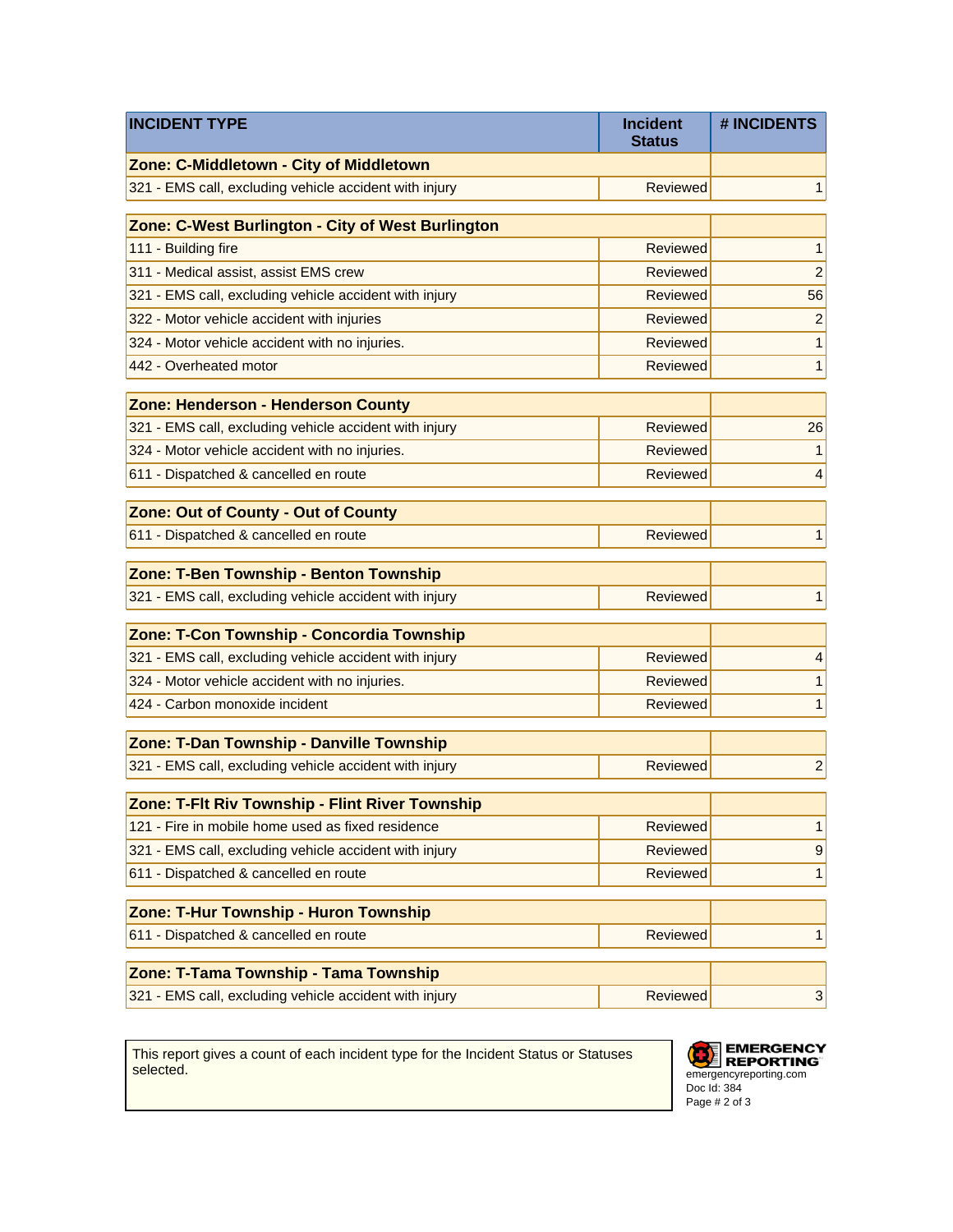| <b>INCIDENT TYPE</b>                                   | <b>Incident</b><br><b>Status</b> | # INCIDENTS |
|--------------------------------------------------------|----------------------------------|-------------|
| 553 - Public service                                   | Reviewed                         |             |
| 622 - No incident found on arrival at dispatch address | Reviewed                         |             |
| Zana: Tilletan Taumakin - Heian Taumakin               |                                  |             |

| Zone: T-Union Township - Union Township                |          |   |
|--------------------------------------------------------|----------|---|
| 321 - EMS call, excluding vehicle accident with injury | Reviewed | 5 |
| 324 - Motor vehicle accident with no injuries.         | Reviewed |   |
| 733 - Smoke detector activation due to malfunction     | Reviewed |   |

This report gives a count of each incident type for the Incident Status or Statuses selected.

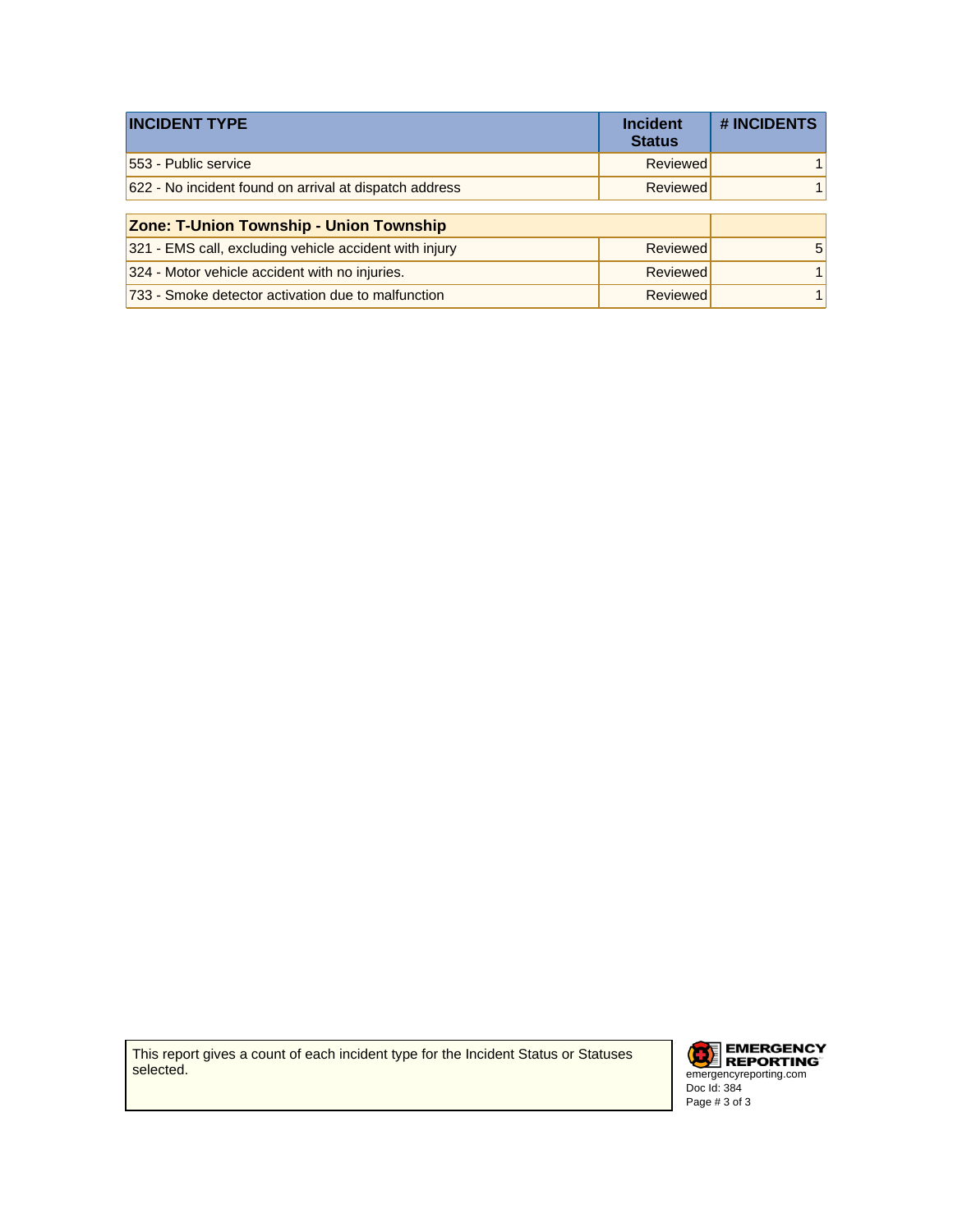Burlington, IA

This report was generated on 2/13/2018 8:36:46 AM



#### **Patient Transport Count per Destination for Date Range (N2-N3)**

Start Date: 01/01/2018 | End Date: 01/31/2018

| <b>HOSPITAL DESTINATION</b>          | # TRANSPORTS   |
|--------------------------------------|----------------|
|                                      | $\mathcal{P}$  |
| <b>Burlington Care Center</b>        |                |
| <b>Genesis East</b>                  |                |
| <b>Great River Medical Center</b>    | 274            |
| <b>Klein Unit</b>                    | $\mathfrak{p}$ |
| New London Care Center               |                |
| Residence                            |                |
| University of Iowa Hospital & Clinic | 8              |
| <b>Veterans Hospital</b>             |                |

Only REVIEWED incidents included. This report now returns both NEMSIS 2 & 3 data as appropriate.

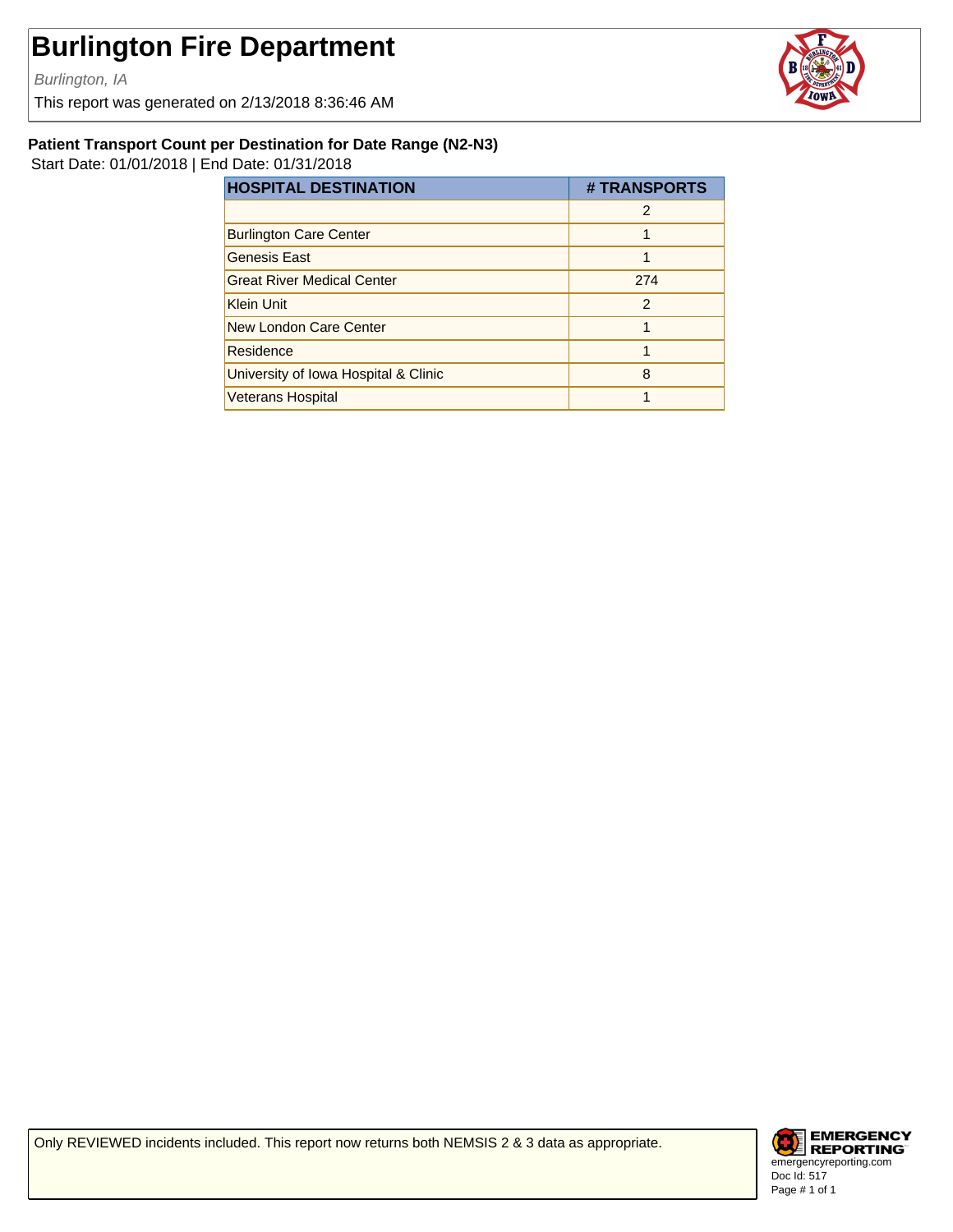Burlington, IA

This report was generated on 2/13/2018 8:37:28 AM



### **Fire Containment by Incident Type for Date Range**

Start Date: 01/01/2018 | End Date: 01/31/2018

| <b>Incident Type</b>                              | Count          | <b>Confined To</b>     | #              | Percentage |
|---------------------------------------------------|----------------|------------------------|----------------|------------|
| 111 - Building fire                               | 9              | Object of origin       | 3              | 33.33%     |
| 111 - Building fire                               | 9              | Room of origin         | 4              | 44.44%     |
| 111 - Building fire                               | 9              | Floor of origin        | 1              | 11.11%     |
| 111 - Building fire                               | 9              | Building of origin     | 1              | 11.11%     |
| 111 - Building fire                               | 9              | <b>Beyond Building</b> | $\overline{0}$ | $0.00\%$   |
| 121 - Fire in mobile home used as fixed residence |                | Object of origin       | $\overline{0}$ | 0.00%      |
| 121 - Fire in mobile home used as fixed residence | 1              | Room of origin         | 1              | 100.00%    |
| 121 - Fire in mobile home used as fixed residence | 1              | Floor of origin        | $\overline{0}$ | 0.00%      |
| 121 - Fire in mobile home used as fixed residence | $\mathbf{1}$   | Building of origin     | $\overline{0}$ | $0.00\%$   |
| 121 - Fire in mobile home used as fixed residence | 1              | <b>Beyond Building</b> | $\overline{0}$ | $0.00\%$   |
| 131 - Passenger vehicle fire                      | $\overline{c}$ | Object of origin       | $\overline{0}$ | 0.00%      |
| 131 - Passenger vehicle fire                      | $\overline{c}$ | Room of origin         | $\overline{0}$ | 0.00%      |
| 131 - Passenger vehicle fire                      | 2              | Floor of origin        | $\overline{0}$ | 0.00%      |
| 131 - Passenger vehicle fire                      | 2              | Building of origin     | $\overline{0}$ | $0.00\%$   |
| 131 - Passenger vehicle fire                      | 2              | <b>Beyond Building</b> | $\overline{0}$ | $0.00\%$   |
|                                                   |                |                        |                |            |

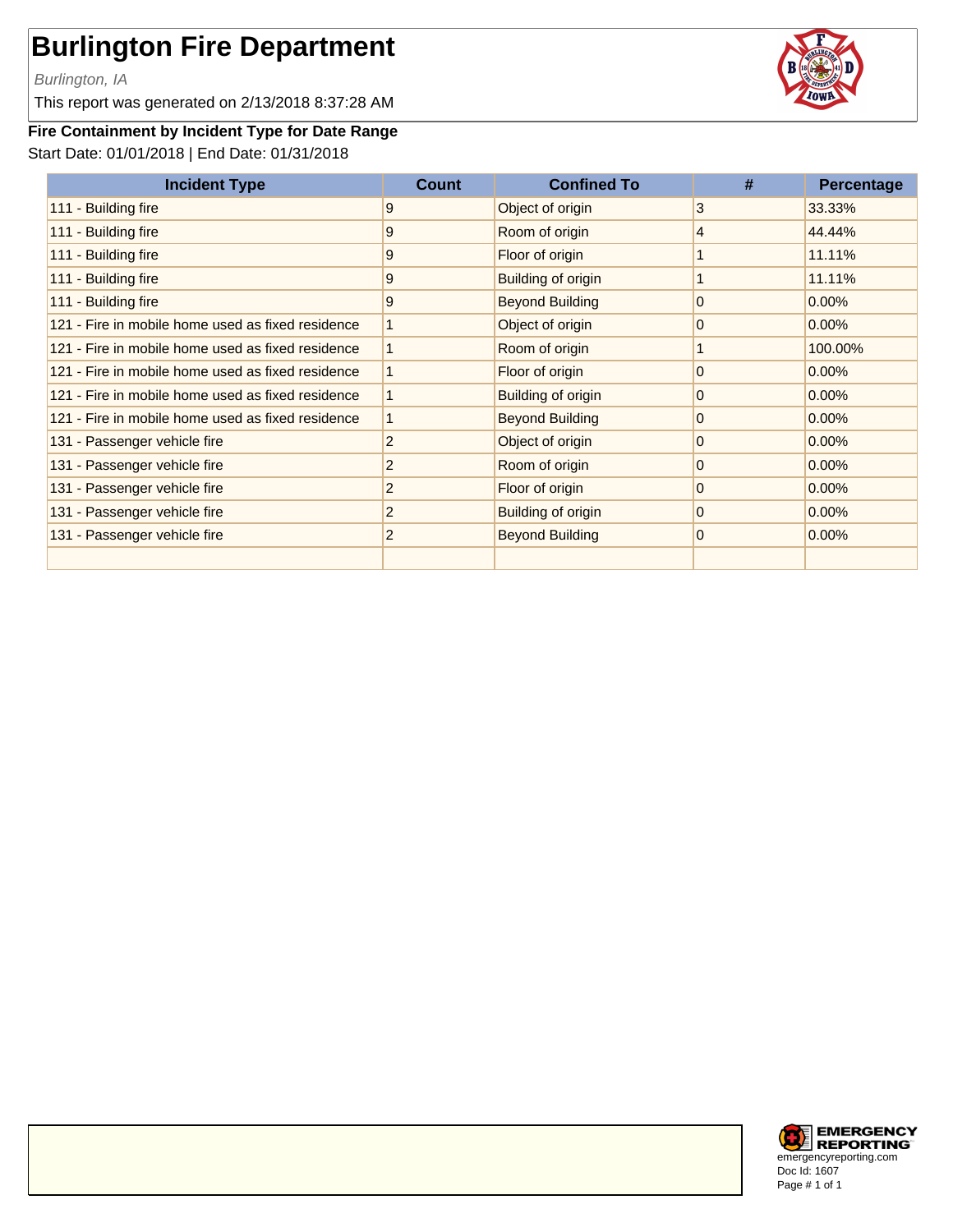#### **Matt Trexel**

| From:    | LIFENET Notifications Service <web@lifenetsystems.com></web@lifenetsystems.com> |
|----------|---------------------------------------------------------------------------------|
| Sent:    | Thursday, February 01, 2018 1:43 AM                                             |
| To:      | Matt Trexel                                                                     |
| Subject: | LIFENET System: Transmission Summary Report is available (1/1/2018 - 2/1/2018)  |

**CONTRO** 

# **LIFENET**<sup>\*</sup>System